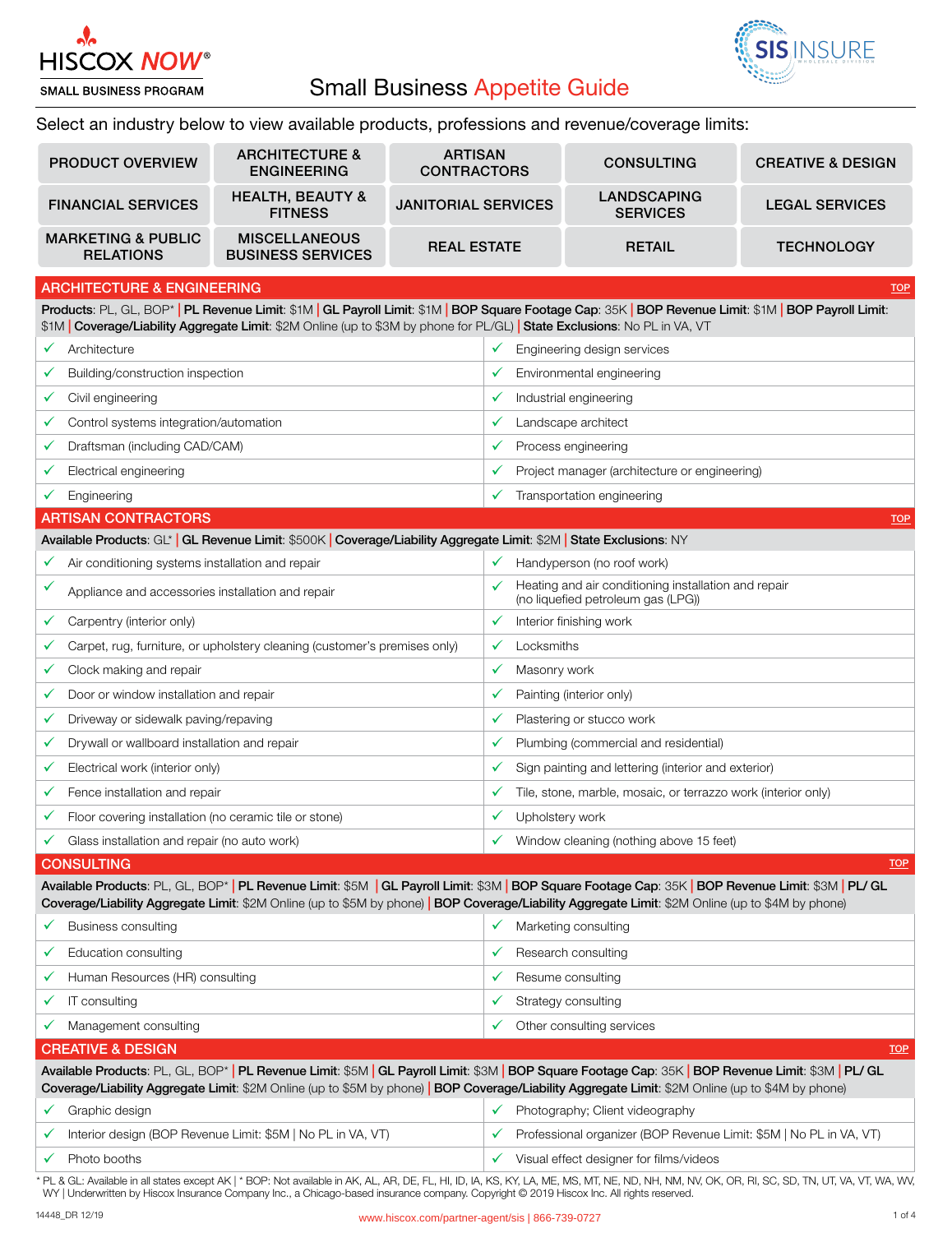Small Business Appetite Guide

| <b>FINANCIAL SERVICES</b>                                                                                                                                                                                                                                                                               | $\underline{\text{TOP}}$                                                                  |  |
|---------------------------------------------------------------------------------------------------------------------------------------------------------------------------------------------------------------------------------------------------------------------------------------------------------|-------------------------------------------------------------------------------------------|--|
| Available Products: PL, GL, BOP*   PL Revenue Limit: \$5M   GL/BOP Square Footage Cap: 35K   BOP Revenue Limit: \$3M   PL/GL Coverage/Liability<br>Aggregate Limit: \$2M Online (up to \$5M by phone)   BOP Coverage/Liability Aggregate Limit: \$2M Online (up to \$4M by phone)                       |                                                                                           |  |
| Accounting (PL Revenue Limit: \$1M   PL Coverage/Liability Limit: \$3M)<br>✓                                                                                                                                                                                                                            | Medical billing (No PL in NY)<br>✓                                                        |  |
| Bookkeeping<br>✓                                                                                                                                                                                                                                                                                        | Tax preparation<br>✓                                                                      |  |
| Insurance agent services (Revenue Limit: \$1M PL; \$5M BOP)<br>✓                                                                                                                                                                                                                                        |                                                                                           |  |
| Available Products: GL, BOP* GL Payroll Limit: \$3M   BOP Square Footage Cap: 35K   BOP Revenue Limit: \$5M   GL Coverage/Liability Aggregate Limit:<br>\$2M Online (up to \$5M by phone)   BOP Coverage/Liability Aggregate Limit: \$2M Online (up to \$4M by phone)                                   |                                                                                           |  |
| ✓<br>Actuarial services (BOP Revenue Limit: \$3M)                                                                                                                                                                                                                                                       | Mortgage brokering/banking (BOP Revenue Limit: \$3M   GL Square<br>✓<br>Footage Cap: 35K) |  |
| Financial auditing or consulting<br>v.                                                                                                                                                                                                                                                                  | Stock brokering (GL Square Footage Cap: 35K)<br>✓                                         |  |
| Investment advice<br>✓                                                                                                                                                                                                                                                                                  |                                                                                           |  |
| <b>HEALTH, BEAUTY &amp; FITNESS</b>                                                                                                                                                                                                                                                                     | <b>TOP</b>                                                                                |  |
| Available Products: PL, GL, BOP*   PL Revenue Limit: \$5M   GL/BOP Square Footage Cap: 35K   GL/BOP Gross Sales Limit: \$5M   PL/GL Coverage/<br>Liability Aggregate Limit: \$2M Online (up to \$5M by phone)   BOP Coverage/Liability Aggregate Limit: \$2M Online (up to \$4M by phone)               |                                                                                           |  |
| Art therapy<br>✓                                                                                                                                                                                                                                                                                        | Marriage and family therapy<br>✓                                                          |  |
| Acupressure services (No coverage in NV)<br>✓                                                                                                                                                                                                                                                           | Massage therapy (No GL Square Footage Cap)<br>✓                                           |  |
| Acupuncture services (No coverage in NV)<br>✓                                                                                                                                                                                                                                                           | Mental health counseling<br>✓                                                             |  |
| Audiology (No PL in NV)<br>✓                                                                                                                                                                                                                                                                            | Music therapy<br>✓                                                                        |  |
| Barber/hair stylist services (No GL Square Footage Cap)<br>✓                                                                                                                                                                                                                                            | Nail technician services (No GL Square Footage Cap)<br>✓                                  |  |
| Beautician/cosmetology services (No GL Square Footage Cap)<br>✓                                                                                                                                                                                                                                         | Occupational therapy (No PL in IN)<br>✓                                                   |  |
| Dance therapy<br>✓                                                                                                                                                                                                                                                                                      | Personal training (health & fitness)<br>✓                                                 |  |
| Diet/nutrition services                                                                                                                                                                                                                                                                                 | Psychology (No PL in IN)<br>✓                                                             |  |
| Drama therapy<br>✓                                                                                                                                                                                                                                                                                      | Social work services<br>✓                                                                 |  |
| Esthetician services (No GL Square Footage Cap)                                                                                                                                                                                                                                                         | Speech therapy (No coverage in NV)                                                        |  |
| First aid and CPR training<br>✓                                                                                                                                                                                                                                                                         | Substance abuse counseling<br>✓                                                           |  |
| Hypnosis                                                                                                                                                                                                                                                                                                | Yoga/Pilates instruction                                                                  |  |
| Available Products: PL & GL*   PL Revenue Limit: \$5M   GL Gross Sales Limit: \$5M   PL/GL Coverage/Liability Aggregate Limit: \$2M Online (up to \$3M by<br>phone) State Exclusions: No PL in IN                                                                                                       |                                                                                           |  |
| Home health aide                                                                                                                                                                                                                                                                                        | Personal care aide<br>✓                                                                   |  |
| <b>JANITORIAL SERVICES</b>                                                                                                                                                                                                                                                                              | <b>TOP</b>                                                                                |  |
| Available Products: GL*   GL Payroll Limit: \$500K   Coverage/Liability Aggregate Limit: \$2M                                                                                                                                                                                                           |                                                                                           |  |
| Dryer vent cleaning                                                                                                                                                                                                                                                                                     | Residential cleaning services (interior and exterior)                                     |  |
| Janitorial/cleaning services<br>v                                                                                                                                                                                                                                                                       | Small commercial office cleaning (interior only)<br>✓                                     |  |
| <b>LANDSCAPING SERVICES</b>                                                                                                                                                                                                                                                                             | $\underline{TOP}$                                                                         |  |
| Available Products: GL* GL Payroll Limit: \$500K Coverage/Liability Aggregate Limit: \$2M                                                                                                                                                                                                               |                                                                                           |  |
| Gutter or chimney cleaning<br>✓                                                                                                                                                                                                                                                                         | Lawn care services (residential and commercial)<br>✓                                      |  |
| Landscaping/gardening services (residential and commercial)                                                                                                                                                                                                                                             | Snow blowing and removal (no auto coverage)<br>✓                                          |  |
| <b>LEGAL</b>                                                                                                                                                                                                                                                                                            | <b>TOP</b>                                                                                |  |
| Available Products: PL, GL, BOP*   PL Revenue Limit: \$5M   GL Payroll Limit: \$3M   BOP Square Footage Cap: 35K   BOP Revenue Limit: \$3M   PL/GL<br>Coverage/Liability Aggregate Limit: \$2M Online (up to \$5M by phone)   BOP Coverage/Liability Aggregate Limit: \$2M Online (up to \$4M by phone) |                                                                                           |  |
| Claims adjusting (No PL in NY)                                                                                                                                                                                                                                                                          | Expert witness services                                                                   |  |
| Court reporting<br>v                                                                                                                                                                                                                                                                                    | Notary services (No PL in CA   GL Square Footage Cap: 35K)<br>✓                           |  |
| Document preparation                                                                                                                                                                                                                                                                                    | Process server<br>✓                                                                       |  |
| Available Products: GL, BOP*   GL/BOP Square Footage Cap: 35K   BOP Revenue Limit: \$3M   GL Coverage/Liability Aggregate Limit: \$2M Online (up to<br>\$5M by phone) <b>BOP Coverage/Liability Aggregate Limit</b> : \$2M Online (up to \$4M by phone)                                                 |                                                                                           |  |
| Attorney                                                                                                                                                                                                                                                                                                | Trustee services                                                                          |  |
| Paralegal                                                                                                                                                                                                                                                                                               | Other legal services<br>✓                                                                 |  |

\* PL & GL: Available in all states except AK | \* BOP: Not available in AK, AL, AR, DE, FL, HI, ID, IA, KS, KY, LA, ME, MS, MT, NE, ND, NH, NM, NV, OK, OR, RI, SC, SD, TN, UT, VA, VT, WA, WV, WY | Underwritten by Hiscox Insurance Company Inc., a Chicago-based insurance company. Copyright © 2019 Hiscox Inc. All rights reserved.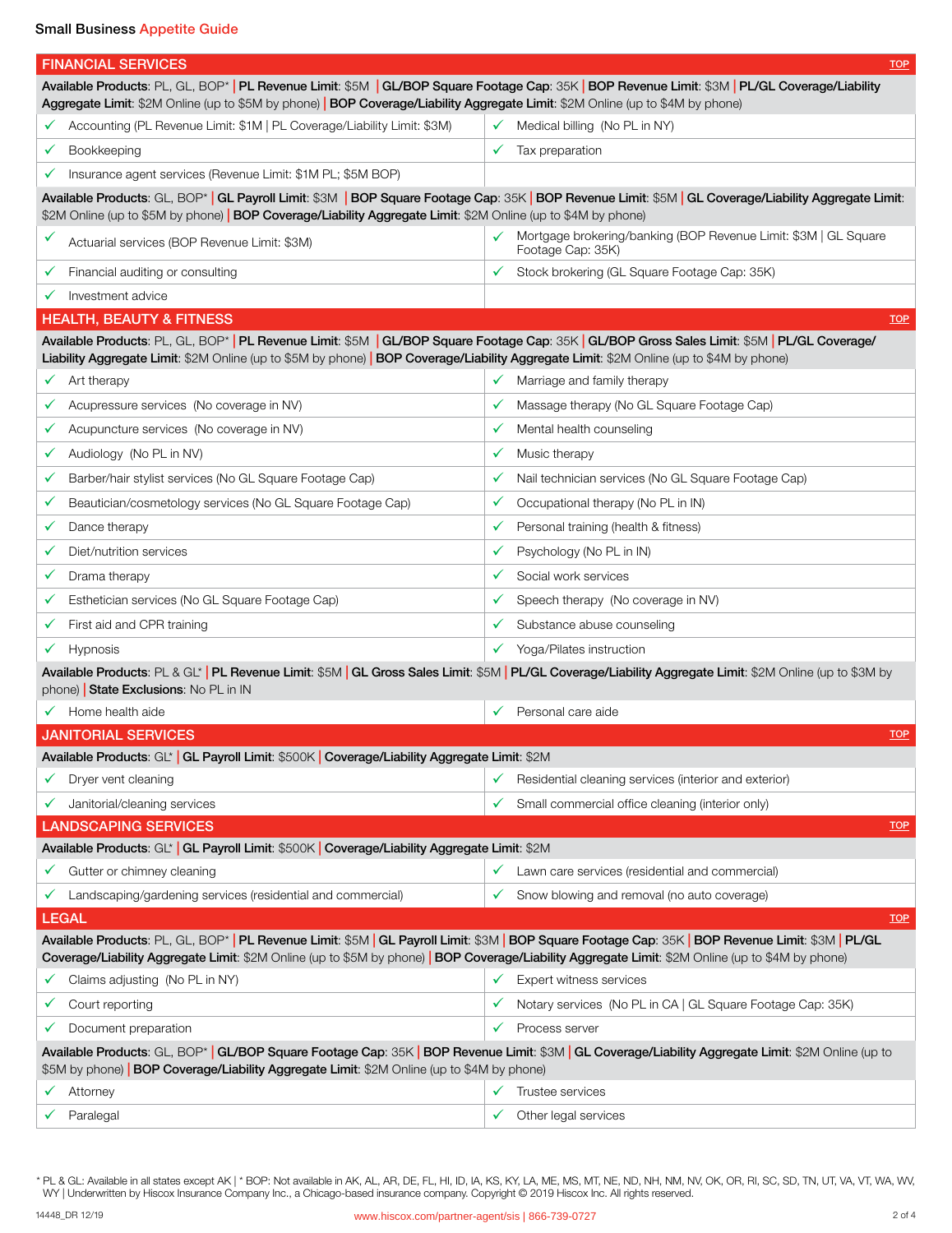| <b>MARKETING &amp; PUBLIC RELATIONS</b>                                                                                 | $\underline{TOP}$                                                                                                                                                                                                                                                                                       |
|-------------------------------------------------------------------------------------------------------------------------|---------------------------------------------------------------------------------------------------------------------------------------------------------------------------------------------------------------------------------------------------------------------------------------------------------|
|                                                                                                                         | Available Products: PL, GL, BOP*   PL Revenue Limit: \$5M   GL Payroll Limit: \$3M   BOP Square Footage Cap: 35K   BOP Revenue Limit: \$3M   PL/GL<br>Coverage/Liability Aggregate Limit: \$2M Online (up to \$5M by phone)   BOP Coverage/Liability Aggregate Limit: \$2M Online (up to \$4M by phone) |
| Advertising<br>✓                                                                                                        | Marketing/media consulting                                                                                                                                                                                                                                                                              |
| <b>Brand consultant</b>                                                                                                 | Public relations<br>✓                                                                                                                                                                                                                                                                                   |
| Digital marketing                                                                                                       | Search engine services (SEO/SEM)                                                                                                                                                                                                                                                                        |
| ✓                                                                                                                       | ✓                                                                                                                                                                                                                                                                                                       |
| Direct marketing                                                                                                        | Social media consultant                                                                                                                                                                                                                                                                                 |
| ✓                                                                                                                       | ✓                                                                                                                                                                                                                                                                                                       |
| Market research                                                                                                         | ✓                                                                                                                                                                                                                                                                                                       |
| ✔                                                                                                                       | Other marketing/PR services                                                                                                                                                                                                                                                                             |
| <b>MISCELLANEOUS BUSINESS SERVICES</b>                                                                                  | $\underline{TOP}$                                                                                                                                                                                                                                                                                       |
|                                                                                                                         | Available Products: PL, GL, BOP*   PL Revenue Limit: \$5M   GL Payroll Limit: \$3M   BOP Square Footage Cap: 35K   BOP Revenue Limit: \$3M   PL/GL<br>Coverage/Liability Aggregate Limit: \$2M Online (up to \$5M by phone)   BOP Coverage/Liability Aggregate Limit: \$2M Online (up to \$4M by phone) |
| Answering/paging services (GL Square Footage Cap: 35K)<br>✓                                                             | Project management                                                                                                                                                                                                                                                                                      |
| Auctioneering<br>✓                                                                                                      | Recruiting (employment placements) (GL Square Footage Cap: 35K)                                                                                                                                                                                                                                         |
| Business manager services                                                                                               | Talent agency (GL Square Footage Cap: 35K)                                                                                                                                                                                                                                                              |
| ✓                                                                                                                       | ✓                                                                                                                                                                                                                                                                                                       |
| Event planning/promotion                                                                                                | Training (business, vocational or life skills)                                                                                                                                                                                                                                                          |
| ✓                                                                                                                       | ✓                                                                                                                                                                                                                                                                                                       |
| Executive placement (GL Square Footage Cap: 35K)                                                                        | Translating/interpreting                                                                                                                                                                                                                                                                                |
| ✓                                                                                                                       | ✓                                                                                                                                                                                                                                                                                                       |
| Life/career/executive coaching                                                                                          | Travel agency (GL Square Footage Cap: 35K)                                                                                                                                                                                                                                                              |
| ✓                                                                                                                       | ✓                                                                                                                                                                                                                                                                                                       |
| Personal concierge/assistant                                                                                            | ✓                                                                                                                                                                                                                                                                                                       |
| ✔                                                                                                                       | Tutoring                                                                                                                                                                                                                                                                                                |
| <b>REAL ESTATE</b>                                                                                                      | <b>TOP</b>                                                                                                                                                                                                                                                                                              |
| Online (up to \$5M by phone) \$1M in NY   State Exclusions: No PL in CO, IA, ID, KY, LA, MS, ND, NE, NM, RI, SD, TN, WY | Available Products: PL & GL*   PL Revenue Limit: \$5M (\$500K in CA)   GL Payroll Limit: \$3M (\$500K in CA)   PL/GL Coverage/Liability Aggregate Limit: \$2M                                                                                                                                           |
| Property management                                                                                                     | Real estate agent/broker (No PL in VT)                                                                                                                                                                                                                                                                  |
| ✓                                                                                                                       | ✓                                                                                                                                                                                                                                                                                                       |
| <b>RETAIL</b>                                                                                                           | <b>TOP</b>                                                                                                                                                                                                                                                                                              |
|                                                                                                                         | Available Products: GL*   GL Gross Sales/Revenue Limit: \$200K (up to \$3M for select professions)   GL Coverage/Liability Aggregate Limit: \$2M                                                                                                                                                        |
| Appliance stores (GL Revenue Limit: \$3M)                                                                               | Ice cream/snow cone/shaved ice cart operator                                                                                                                                                                                                                                                            |
| $\checkmark$                                                                                                            | ✓                                                                                                                                                                                                                                                                                                       |
| Barbecue truck/trailer operator                                                                                         | Jewelry stores (GL Revenue Limit: \$3M)                                                                                                                                                                                                                                                                 |
| ✓                                                                                                                       | ✓                                                                                                                                                                                                                                                                                                       |
| Clothing apparel stores (GL Revenue Limit: \$3M)                                                                        | Lemonade cart operator                                                                                                                                                                                                                                                                                  |
| V                                                                                                                       | ✔                                                                                                                                                                                                                                                                                                       |
| Coffee/donut cart operator                                                                                              | Mobile food concessions                                                                                                                                                                                                                                                                                 |
| ✓                                                                                                                       | ✓                                                                                                                                                                                                                                                                                                       |
| Electronic stores (GL Revenue Limit: \$3M)                                                                              | Mobile food services                                                                                                                                                                                                                                                                                    |
| Food/beverage cart operator                                                                                             | Mobile food vending services                                                                                                                                                                                                                                                                            |
| ✓                                                                                                                       | ✓                                                                                                                                                                                                                                                                                                       |
| Food truck/trailer operator                                                                                             | Mobile kitchen operator<br>✓                                                                                                                                                                                                                                                                            |
| Florists (GL Revenue Limit: \$3M)                                                                                       | Mobile street food vendor                                                                                                                                                                                                                                                                               |
| ✓                                                                                                                       | ✓                                                                                                                                                                                                                                                                                                       |
| Home furnishing stores (GL Revenue Limit: \$3M)                                                                         | Other stores (no food/drink) (GL Revenue Limit: \$3M)                                                                                                                                                                                                                                                   |
| ✓                                                                                                                       | $\checkmark$                                                                                                                                                                                                                                                                                            |
| Hot dog cart operator                                                                                                   | Other stores (with food/drinks) (GL Revenue Limit: \$3M)                                                                                                                                                                                                                                                |
| ✓                                                                                                                       | ✓                                                                                                                                                                                                                                                                                                       |
| Ice cream truck operator                                                                                                | Snack truck operator<br>✓                                                                                                                                                                                                                                                                               |
| <b>TECHNOLOGY</b>                                                                                                       | <b>TOP</b>                                                                                                                                                                                                                                                                                              |
|                                                                                                                         | Available Products: PL, GL, BOP*   PL Revenue Limit: \$5M   GL Payroll Limit: \$3M   BOP Square Footage Cap: 35K   BOP Revenue Limit: \$3M   PL/GL<br>Coverage/Liability Aggregate Limit: \$2M Online (up to \$5M by phone)   BOP Coverage/Liability Aggregate Limit: \$2M Online (up to \$4M by phone) |
| Application development: smartphone/mobile/tablet (PL Cap \$1M)<br>✓                                                    | IT consulting                                                                                                                                                                                                                                                                                           |
| Application service provider                                                                                            | IT project management                                                                                                                                                                                                                                                                                   |
| ✓                                                                                                                       | ✓                                                                                                                                                                                                                                                                                                       |
| Computer consultant                                                                                                     | IT software/hardware training services                                                                                                                                                                                                                                                                  |
| ✓                                                                                                                       | ✓                                                                                                                                                                                                                                                                                                       |
| Computer programming services                                                                                           | Internet hosting services                                                                                                                                                                                                                                                                               |
| ✓                                                                                                                       | ✓                                                                                                                                                                                                                                                                                                       |
| Computer system/network developer                                                                                       | Software development                                                                                                                                                                                                                                                                                    |
| ✓                                                                                                                       | ✓                                                                                                                                                                                                                                                                                                       |
| Custom software programmer/developer                                                                                    | Technology services                                                                                                                                                                                                                                                                                     |
| ✓                                                                                                                       | ✓                                                                                                                                                                                                                                                                                                       |
| Data processing                                                                                                         | Value added reseller of computer hardware                                                                                                                                                                                                                                                               |
| ✓                                                                                                                       | ✓                                                                                                                                                                                                                                                                                                       |
| Database designer                                                                                                       | Website design                                                                                                                                                                                                                                                                                          |
| ✓                                                                                                                       | ✓                                                                                                                                                                                                                                                                                                       |

\* PL & GL: Available in all states except AK | \* BOP: Not available in AK, AL, AR, DE, FL, HI, ID, IA, KS, KY, LA, ME, MS, MT, NE, ND, NH, NM, NV, OK, OR, RI, SC, SD, TN, UT, VA, VT, WA, WV, WY | Underwritten by Hiscox Insurance Company Inc., a Chicago-based insurance company. Copyright © 2019 Hiscox Inc. All rights reserved.

 $\checkmark$  Game developer in the control of  $\checkmark$  Other technology services